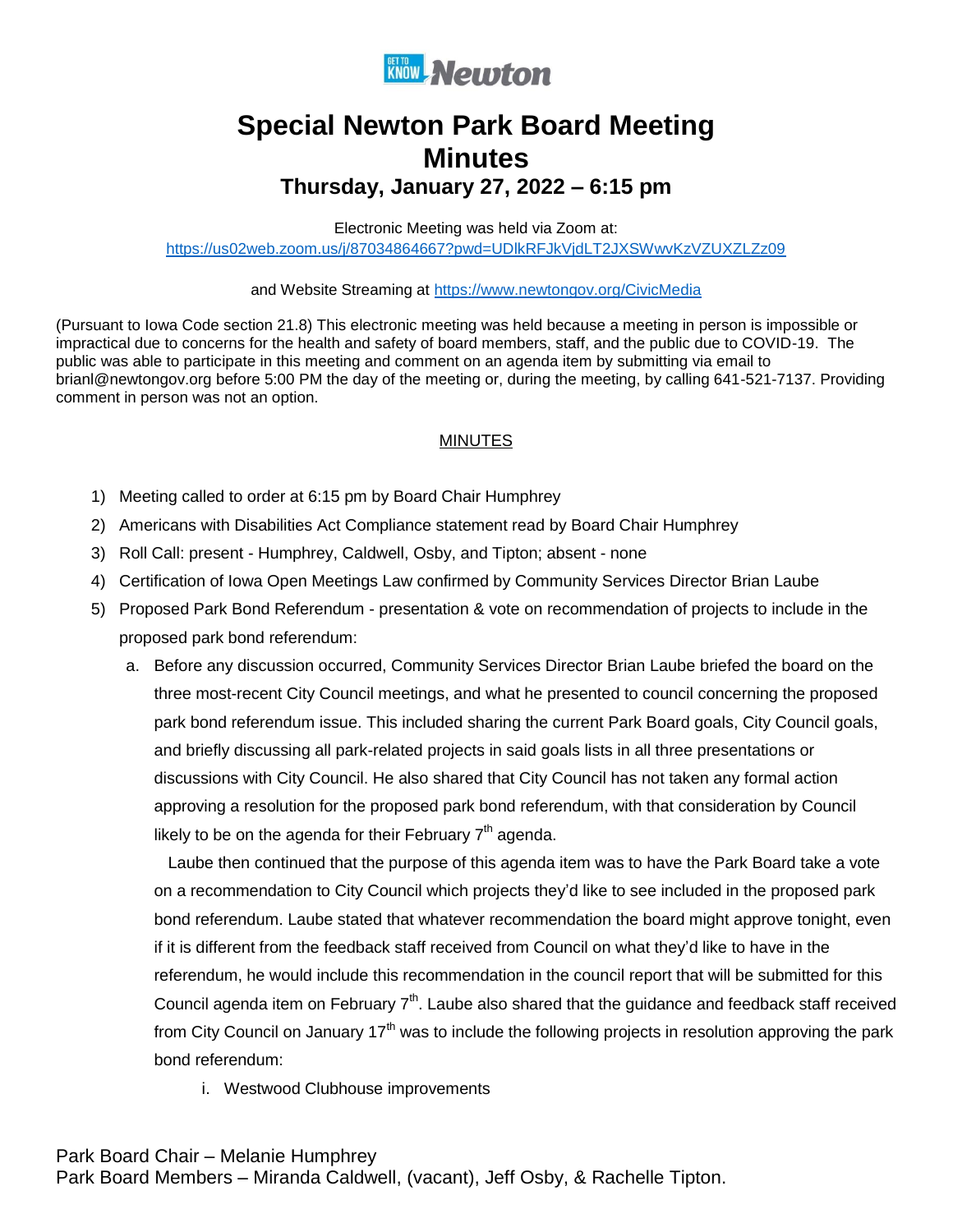- ii. Maytag Pool Play Features
- iii. Dog Park at Sunset Park
- iv. Pickleball Courts at Aurora Park
- b. Motion by Caldwell & seconded by Osby to recommend to City Council a list of park projects to include in the proposed park bond referendum.
- c. Board discussion followed:
	- i. Board Chair Humphrey stated that after the last Park Board meeting and the news article that followed concerning that meeting, she has received questions on why the Park Board was not supporting the splash pad project. She continued by stating that the Board does support the splash pad project as it's one of their goals, but it's not their top goal. She continued by stating that City Council can choose items they want to construct. She also added that she does have reservations about the proposed downtown splash pad's location and priority.
	- ii. Board member Caldwell agreed and said that the Clubhouse is the top priority, the pool improvements should be second, and then it comes down to choosing the other projects. Humphrey agreed with this assessment.
	- iii. Humphrey added that the Westwood Clubhouse project has been a goal of the Park Board for maybe 8 years, and that it's about time to get something done. She continued by stating that a splash pad project, not necessarily the downtown location project, has also been a goal of the Board for a couple years. After Brian Laube confirmed this with a brief summary of the original splash pad idea at Maytag Pool, and then a stand-alone location away from the pool in another park, he stated that the current goal is for the downtown location. Humphrey added that she had concerns on costs of upkeep and maintenance.
	- iv. Board member Osby added that he felt that the Park Board focused on other projects since the private side had taken the lead to get a splash pad constructed. He continued by sharing that we need to improve the existing parks before adding any new ones, to which Humphrey agreed.
	- v. Caldwell asked if any of the board members has issues with council's apparent direction of the four projects. Osby stated that he was fine including the dog park at Sunset and pickleball courts, as those are high in demand. He added that the clubhouse should be no. 1, and the pool improvements are no. 2.
	- vi. Humphrey shared that she has no ties to either Westwood or the pool, but felt that the board is supporting these projects since that's what the community is asking for.
	- vii. Osby reminded the board that they had past discussions about continuing to upgrade Agnes Patterson Park, and that should not be forgotten.
	- viii. Caldwell then thanked Brian Laube for sharing slides from his recent presentations, since she was not on the board when the recent goals were approved. She then continued by stating that the improvements at Sunset should be part of this recommendation, but asked

Park Board Members – Miranda Caldwell, (vacant), Jeff Osby, & Rachelle Tipton.